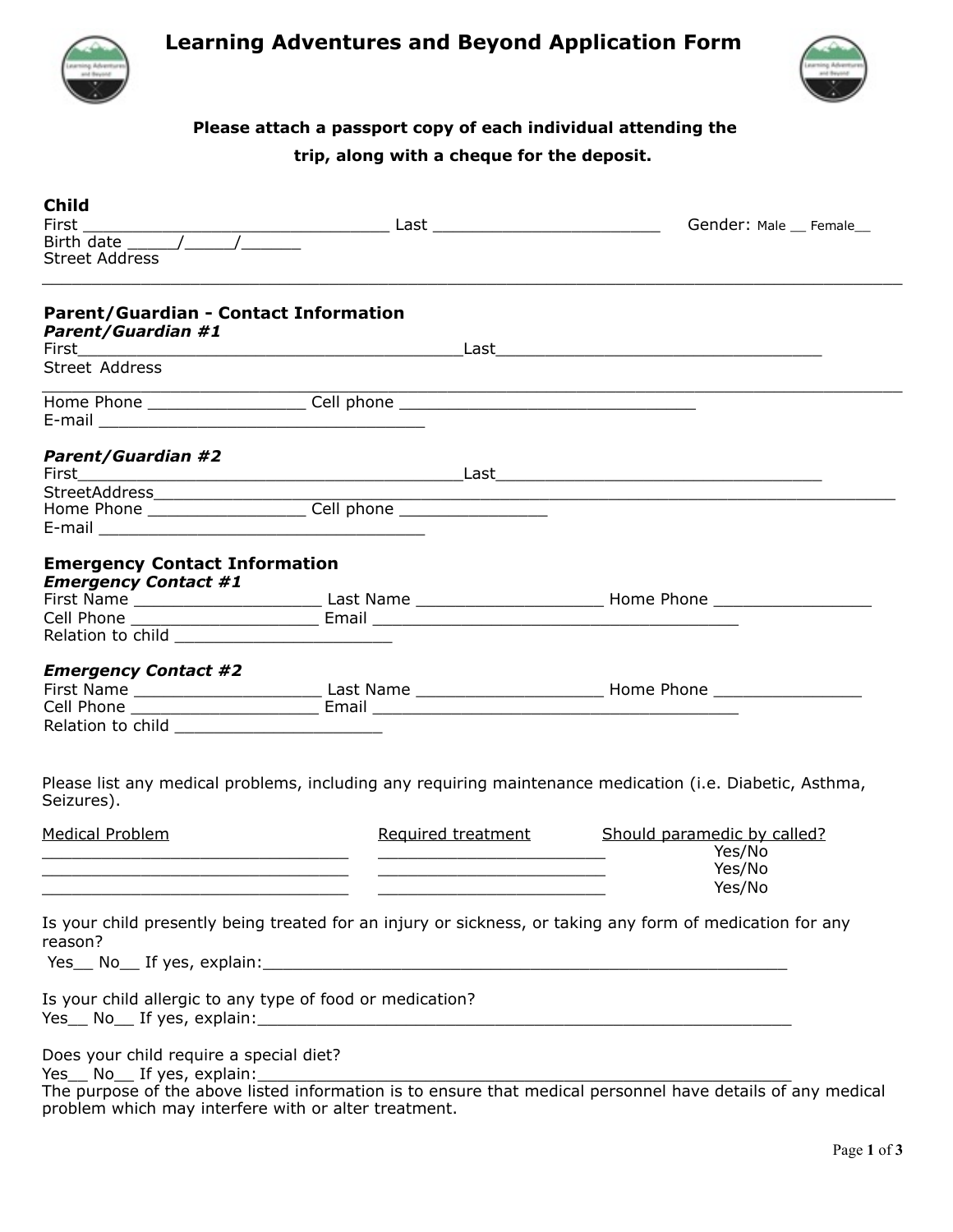# **Learning Adventures and Beyond Application Form**

#### **In case of medical emergency contact:**

|              | Name | Phone $#$ | Relationship to Child |
|--------------|------|-----------|-----------------------|
| Contact $#1$ |      |           |                       |
| Contact $#2$ |      |           |                       |
| Contact $#3$ |      |           |                       |

I understand that I will be notified in the case of a medical emergency involving my child. In the event that I cannot be reached, I authorise the calling of a doctor and the providing of necessary medical services in the event my child is injured or becomes ill.

#### Parent's/Guardian's Initials

I understand that Learning Adventures and Beyond will not be responsible for the medical expenses incurred, but that such expenses will be my responsibility as parent/guardian.

Parent's/Guardian's Initials

**Terms of Agreement** 

#### **Photo Release**

 $\mathcal{L}=\mathcal{L}$ 

 $\mathcal{L}=\mathcal{L}$ 

I hereby give permission for my child to be photographed during the **Learning Adventures and Beyond activities**. I understand the photos will be used to keep a journal of activities, to share during power point presentations and/or reports to our donors and for promotional purposes including flyers, brochures, newspaper and on the internet. I understand that although my child's photograph may be used for advertising, his or her identity will not be disclosed, I do not expect compensation and that all photos are the property of Learning Adventures and Beyond and its affiliates.

Parent's/Guardian's Initials \_\_\_\_\_\_\_\_\_\_\_\_

#### **Transportation Release**

I hereby give permission for the transportation of my child for official **Learning Adventures and Beyond**  activities by modes of transportation agreed to by the camp organisers.

Parent's/Guardian's Initials